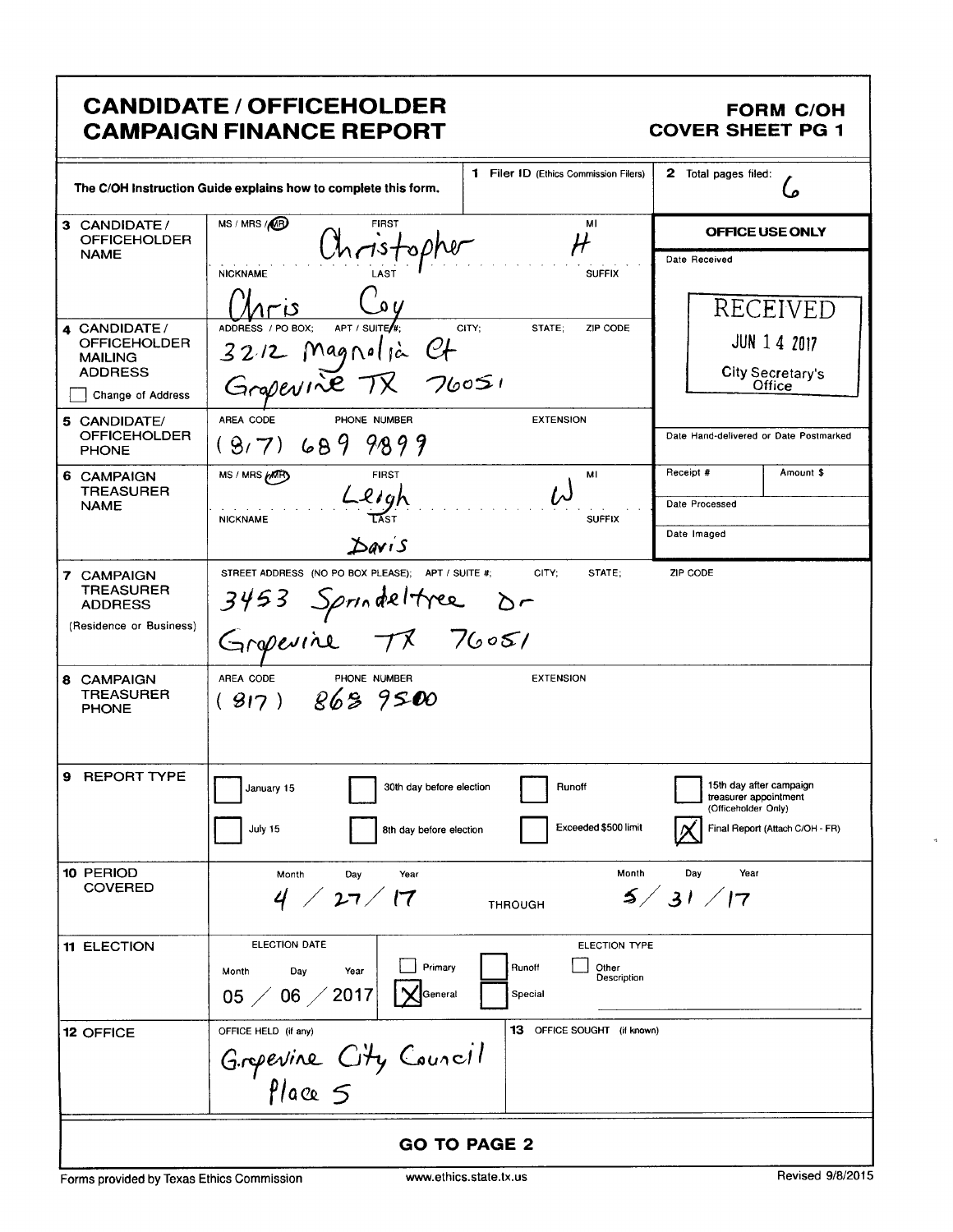# CANDIDATE / OFFICEHOLDER FORM C/OH CAMPAIGN FINANCE REPORT COVER SHEET PG 2

| 14 C/OH NAME<br>7 آ                                            | 04                                                                                                                                |                                                                                                                                                                                                                                                                                                                                                                         | <b>15</b> Filer ID (Ethics Commission Filers)                                                                                                                |
|----------------------------------------------------------------|-----------------------------------------------------------------------------------------------------------------------------------|-------------------------------------------------------------------------------------------------------------------------------------------------------------------------------------------------------------------------------------------------------------------------------------------------------------------------------------------------------------------------|--------------------------------------------------------------------------------------------------------------------------------------------------------------|
| <b>16 NOTICE FROM</b><br><b>POLITICAL</b><br>COMMITTEE(S)      | OF SUCH EXPENDITURES.                                                                                                             | THIS BOX IS FOR NOTICE OF POLITICAL CONTRIBUTIONS ACCEPTED OR POLITICAL EXPENDITURES MADE BY POLITICAL COMMITTEES TO<br>SUPPORT THE CANDIDATE / OFFICEHOLDER. THESE EXPENDITURES MAY HAVE BEEN MADE WITHOUT THE CANDIDATE'S OR OFFICEHOLDER'S<br>KNOWLEDGE OR CONSENT. CANDIDATES AND OFFICEHOLDERS ARE REQUIRED TO REPORT THIS INFORMATION ONLY IF THEY RECEIVE NOTICE |                                                                                                                                                              |
|                                                                | <b>COMMITTEE TYPE</b>                                                                                                             | <b>COMMITTEE NAME</b>                                                                                                                                                                                                                                                                                                                                                   |                                                                                                                                                              |
|                                                                | GENERAL                                                                                                                           |                                                                                                                                                                                                                                                                                                                                                                         |                                                                                                                                                              |
|                                                                | SPECIFIC                                                                                                                          | <b>COMMITTEE ADDRESS</b>                                                                                                                                                                                                                                                                                                                                                |                                                                                                                                                              |
|                                                                |                                                                                                                                   | COMMITTEE CAMPAIGN TREASURER NAME                                                                                                                                                                                                                                                                                                                                       |                                                                                                                                                              |
| <b>Additional Pages</b>                                        |                                                                                                                                   |                                                                                                                                                                                                                                                                                                                                                                         |                                                                                                                                                              |
|                                                                |                                                                                                                                   | COMMITTEE CAMPAIGN TREASURER ADDRESS                                                                                                                                                                                                                                                                                                                                    |                                                                                                                                                              |
| <b>17 CONTRIBUTION</b><br><b>TOTALS</b>                        | TOTAL POLITICAL CONTRIBUTIONS OF \$50 OR LESS (OTHER THAN<br>1.<br>\$<br>PLEDGES, LOANS, OR GUARANTEES OF LOANS), UNLESS ITEMIZED |                                                                                                                                                                                                                                                                                                                                                                         | 450.00                                                                                                                                                       |
|                                                                | 2.                                                                                                                                | <b>TOTAL POLITICAL CONTRIBUTIONS</b><br>(OTHER THAN PLEDGES, LOANS, OR GUARANTEES OF LOANS)                                                                                                                                                                                                                                                                             | \$<br>300.00                                                                                                                                                 |
| <b>EXPENDITURE</b><br><b>TOTALS</b>                            | 3.<br>TOTAL POLITICAL EXPENDITURES OF \$100 OR LESS,<br>UNLESS ITEMIZED                                                           |                                                                                                                                                                                                                                                                                                                                                                         | \$                                                                                                                                                           |
|                                                                | 4.                                                                                                                                | <b>TOTAL POLITICAL EXPENDITURES</b>                                                                                                                                                                                                                                                                                                                                     | \$<br>4375.00                                                                                                                                                |
| <b>CONTRIBUTION</b><br><b>BALANCE</b>                          | TOTAL POLITICAL CONTRIBUTIONS MAINTAINED AS OF THE LAST DAY<br>5.<br>OF REPORTING PERIOD                                          |                                                                                                                                                                                                                                                                                                                                                                         | \$                                                                                                                                                           |
| <b>OUTSTANDING</b><br><b>LOAN TOTALS</b>                       | TOTAL PRINCIPAL AMOUNT OF ALL OUTSTANDING LOANS AS OF THE<br>6.<br>LAST DAY OF THE REPORTING PERIOD                               |                                                                                                                                                                                                                                                                                                                                                                         | \$                                                                                                                                                           |
| <b>18 AFFIDAVIT</b><br>$\overline{m}$ illin <sub>in</sub><br>7 | <b>SHAWNA BARNES</b><br>Notary Public, State of Texas<br>Comm. Expires 04-13-2019<br>Notary ID 130188090                          | under Title 15. Election Code.                                                                                                                                                                                                                                                                                                                                          | I swear, or affirm, under penalty of perjury, that the accompanying report is<br>true and correct and includes all information required to be reported by me |
|                                                                |                                                                                                                                   |                                                                                                                                                                                                                                                                                                                                                                         | Signature of Candidate or Officeholder                                                                                                                       |

AFFIX NOTARY STAMP / SEAL ABOVE

Sworn to and subscribed before me, by the said **COLO before** 

1447 this the  $\overline{\phantom{a}}$ 

day of **WAC** , 20 , to certify which, witness my hand and seal of office.

lotary Public a <del>la</del>gre larnes Signature of officer administoring oath Printed name of officer administering oath Title of officer administering oath

Forms provided by Texas Ethics Commission www.ethics.state.tx.us Revised 9/8/2015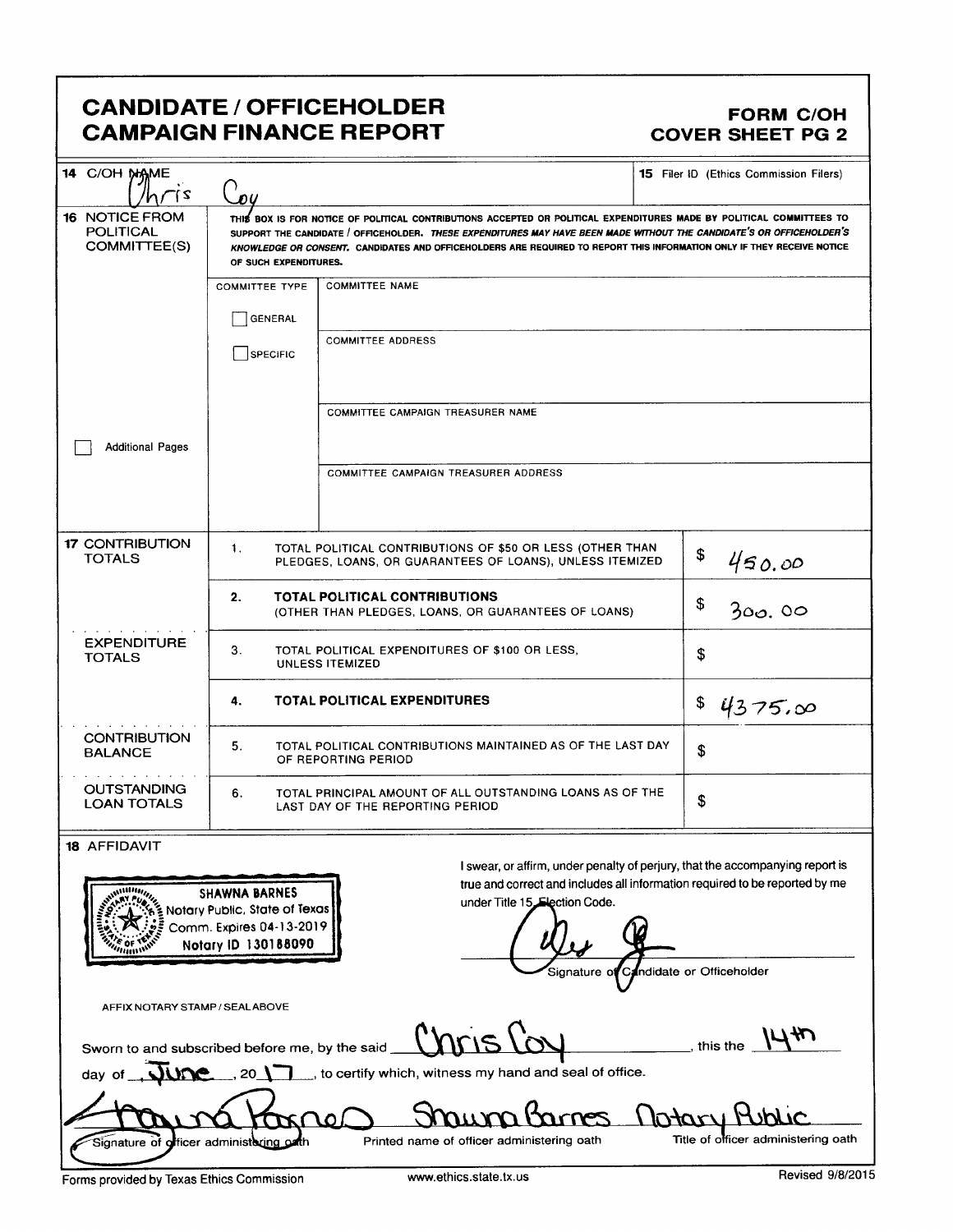# SUBTOTALS - C/OH FORM C/OH

# COVER SHEET PG 3

| 19 FILER NAME                                    |                                                                                              | 20 Filer ID (Ethics Commission Filers) |                                  |
|--------------------------------------------------|----------------------------------------------------------------------------------------------|----------------------------------------|----------------------------------|
|                                                  | nris                                                                                         |                                        |                                  |
| 21 SCHEDULE SUBTOTALS<br><b>NAME OF SCHEDULE</b> |                                                                                              |                                        | <b>SUBTOTAL</b><br><b>AMOUNT</b> |
| 1.                                               | V<br>SCHEDULE A1: MONETARY POLITICAL CONTRIBUTIONS                                           |                                        |                                  |
| 2.                                               | SCHEDULE A2: NON-MONETARY (IN-KIND) POLITICAL CONTRIBUTIONS                                  |                                        |                                  |
| З.                                               | SCHEDULE B: PLEDGED CONTRIBUTIONS                                                            |                                        |                                  |
| 4.                                               | <b>SCHEDULE E: LOANS</b>                                                                     |                                        | \$.                              |
| 5.                                               | SCHEDULE F1: POLITICAL EXPENDITURES MADE FROM POLITICAL CONTRIBUTIONS                        |                                        | 4375.00                          |
| 6.                                               | SCHEDULE F2: UNPAID INCURRED OBLIGATIONS                                                     |                                        | \$                               |
| 7.                                               | SCHEDULE F3: PURCHASE OF INVESTMENTS MADE FROM POLITICAL CONTRIBUTIONS                       |                                        |                                  |
| 8.                                               | SCHEDULE F4: EXPENDITURES MADE BY CREDIT CARD                                                |                                        | S                                |
| 9.                                               | SCHEDULE G: POLITICAL EXPENDITURES MADE FROM PERSONAL FUNDS                                  |                                        | \$                               |
| 10.                                              | SCHEDULE H: PAYMENT MADE FROM POLITICAL CONTRIBUTIONS TO A BUSINESS OF C/OH                  |                                        |                                  |
| 11.                                              | SCHEDULE 1: NON-POLITICAL EXPENDITURES MADE FROM POLITICAL CONTRIBUTIONS                     |                                        | \$                               |
| 12.                                              | SCHEDULE K: INTEREST, CREDITS, GAINS, REFUNDS, AND CONTRIBUTIONS<br><b>RETURNED TO FILER</b> |                                        | \$                               |
|                                                  |                                                                                              |                                        |                                  |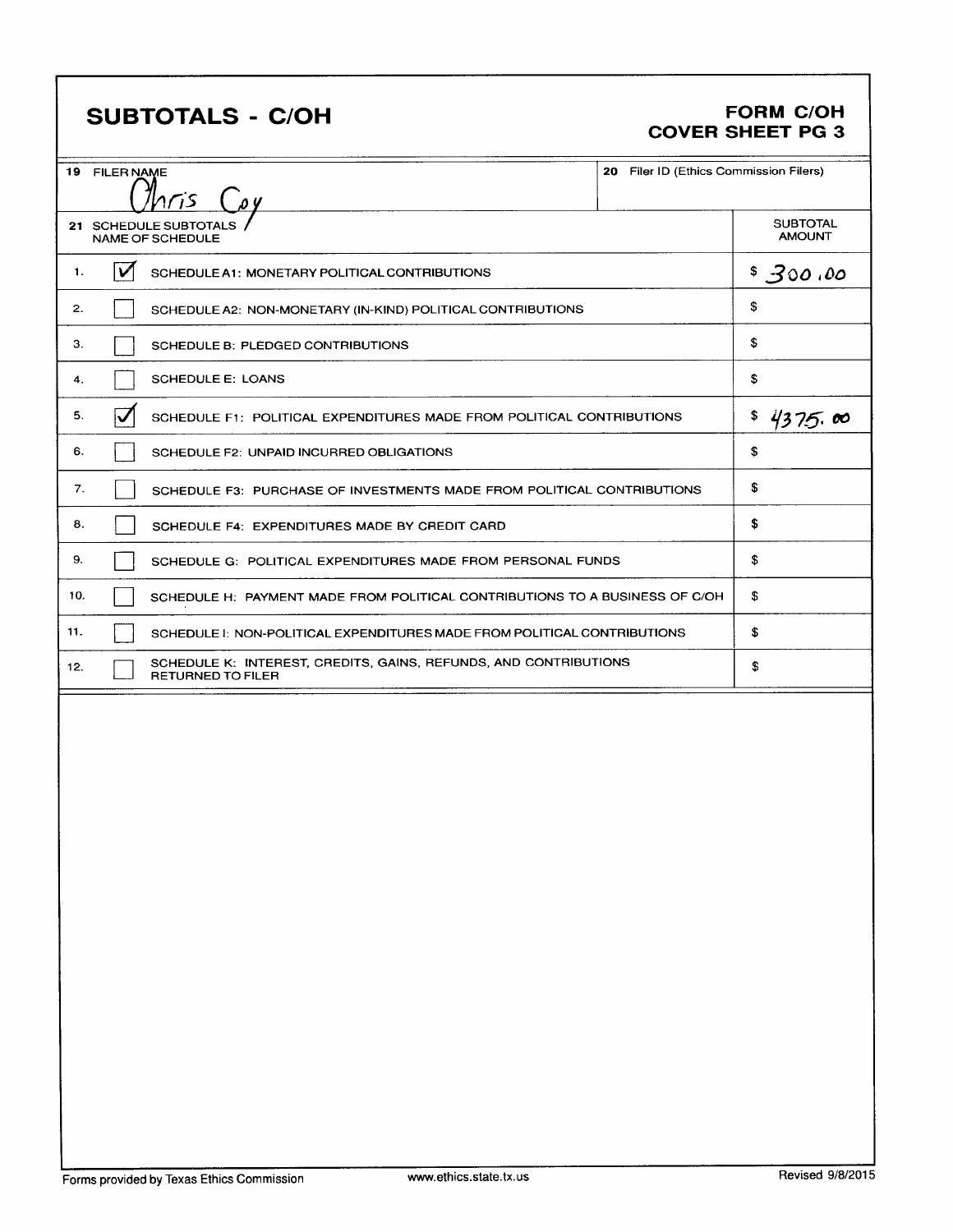|                  | <b>CANDIDATE / OFFICEHOLDER REPORT:</b><br><b>DESIGNATION OF FINAL REPORT</b>                                                                                                                                                                                                                                                                                                                                                                                                                                                                                                                                                                                                                                                                                    | <b>FORM</b>                   | <del>JUN 1 4 2017</del><br>City Secretary's |
|------------------|------------------------------------------------------------------------------------------------------------------------------------------------------------------------------------------------------------------------------------------------------------------------------------------------------------------------------------------------------------------------------------------------------------------------------------------------------------------------------------------------------------------------------------------------------------------------------------------------------------------------------------------------------------------------------------------------------------------------------------------------------------------|-------------------------------|---------------------------------------------|
|                  | The Instruction Guide explains how to complete this form.<br>" Complete only if "Report Type" on page 1 is marked "Final Report" "                                                                                                                                                                                                                                                                                                                                                                                                                                                                                                                                                                                                                               |                               |                                             |
| 1 C/OH NAME      | بحابهم<br>په تُ                                                                                                                                                                                                                                                                                                                                                                                                                                                                                                                                                                                                                                                                                                                                                  |                               | 2 Filer ID (Ethics Commission Filers)       |
| <b>SIGNATURE</b> |                                                                                                                                                                                                                                                                                                                                                                                                                                                                                                                                                                                                                                                                                                                                                                  |                               |                                             |
|                  | I do not expect any further political contributions or political expenditures in connection with my candidacy. I understand that designat-<br>ing a report as a final report terminates my campaign treasurer appointment. I also understand that I may not accept any campaign<br>contributions or make any campaign expenditures without a campaign treasurer appointment on file.                                                                                                                                                                                                                                                                                                                                                                             |                               | Signature of Candidate / Officeholder       |
|                  | FILER WHO IS NOT AN OFFICEHOLDER<br>Complete A & B below only if you are not an officeholder.                                                                                                                                                                                                                                                                                                                                                                                                                                                                                                                                                                                                                                                                    |                               |                                             |
| А.               | <b>CAMPAIGN FUNDS</b>                                                                                                                                                                                                                                                                                                                                                                                                                                                                                                                                                                                                                                                                                                                                            |                               |                                             |
|                  | Check only one:                                                                                                                                                                                                                                                                                                                                                                                                                                                                                                                                                                                                                                                                                                                                                  |                               |                                             |
|                  | I do not have unexpended contributions or unexpended interest or income earned from political contributions.                                                                                                                                                                                                                                                                                                                                                                                                                                                                                                                                                                                                                                                     |                               |                                             |
|                  | I have unexpended contributions or unexpended interest or income earned from political contributions. I understand that I<br>may not convert unexpended political contributions or unexpended interest or income earned on political contributions to<br>personal use. I also understand that I must file an annual report of unexpended contributions and that I may not retain<br>unexpended contributions or unexpended interest or income earned on political contributions longer than six years after filing<br>this final report. Further, I understand that I must dispose of unexpended political contributions and unexpended interest or<br>income earned on political contributions in accordance with the requirements of Election Code, § 254.204. |                               |                                             |
| В.               | ASSETS                                                                                                                                                                                                                                                                                                                                                                                                                                                                                                                                                                                                                                                                                                                                                           |                               |                                             |
|                  | Check only one:                                                                                                                                                                                                                                                                                                                                                                                                                                                                                                                                                                                                                                                                                                                                                  |                               |                                             |
|                  | I do not retain assets purchased with political contributions or interest or other income from political contributions.                                                                                                                                                                                                                                                                                                                                                                                                                                                                                                                                                                                                                                          |                               |                                             |
|                  | I do retain assets purchased with political contributions or interest or other income from political contributions. I understand<br>that I may not convert assets purchased with political contributions or interest or other income from political contributions to<br>personal use. I also understand that I must dispose of assets purchased with political contributions in accordance with the<br>requirements of Election Code, § 254.204.                                                                                                                                                                                                                                                                                                                 |                               |                                             |
|                  |                                                                                                                                                                                                                                                                                                                                                                                                                                                                                                                                                                                                                                                                                                                                                                  | <b>Signature of Candidate</b> |                                             |
|                  | <b>OFFICEHOLDER</b><br>Complete this section only if you are an officeholder                                                                                                                                                                                                                                                                                                                                                                                                                                                                                                                                                                                                                                                                                     |                               |                                             |
|                  | I am aware that I remain subject to filing requirements applicable to an officeholder who does not have a campaign treasurer on<br>file. I am also aware that I will be required to file reports of unexpended contributions if, after filing the last required report as an<br>officeholder, I retain political contributions, interest or other income from political contributions, or assets purchased with politi-<br>cal contributions or interest or other income from political contributions.                                                                                                                                                                                                                                                           |                               | Officeholder                                |
|                  | www.ethics.state.tx.us<br>Forms provided by Texas Ethics Commission                                                                                                                                                                                                                                                                                                                                                                                                                                                                                                                                                                                                                                                                                              |                               | Revised 9/8/2015                            |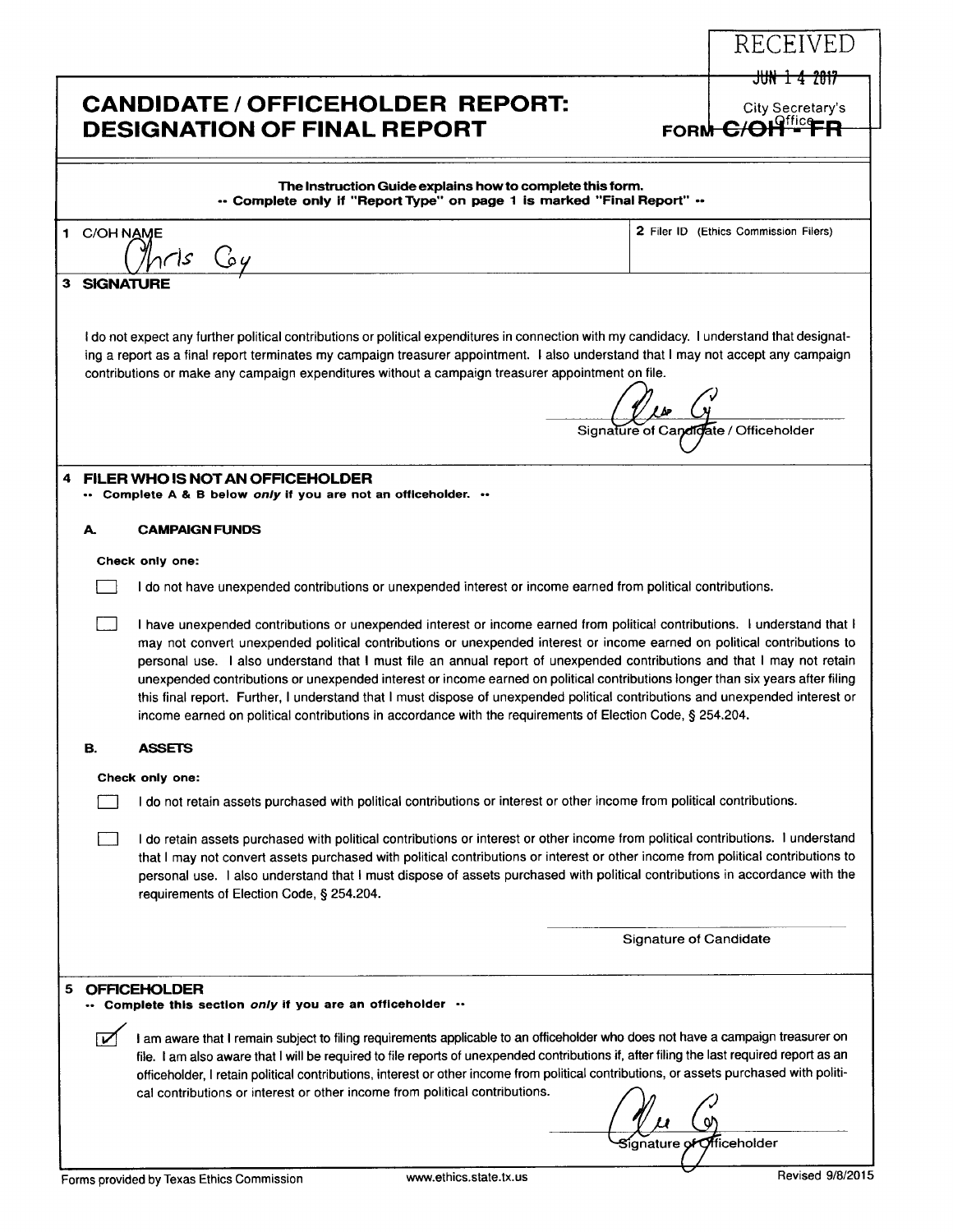|              | <b>MONETARY POLITICAL CONTRIBUTIONS</b>                                                                                                                        |                                    | <b>SCHEDULE A1</b>                    |
|--------------|----------------------------------------------------------------------------------------------------------------------------------------------------------------|------------------------------------|---------------------------------------|
|              | The Instruction Guide explains how to complete this form.                                                                                                      | <b>1</b> Total pages Schedule A1:  |                                       |
| 2 FILER NAME | <u>Unris Coy</u>                                                                                                                                               |                                    | 3 Filer ID (Ethics Commission Filers) |
| 4 Date       | 5 Full name of contributor and out-of-state PAC (ID#: __________________________                                                                               |                                    | 7 Amount of contribution (\$)         |
|              | $\frac{4}{28/17}$ James Kelly<br>6 contributor address; City; State; Zip Code                                                                                  |                                    | $\mathcal{L}$ 00.60                   |
|              | 609 Cabral Cir #4107 Ft Worth TX 76102                                                                                                                         |                                    |                                       |
|              | 8 Principal occupation / Job title (See Instructions)                                                                                                          | 9 Employer (See Instructions)      |                                       |
| Date         | Full name of contributor                                                                                                                                       |                                    | Amount of contribution (\$)           |
| 5/6/17       | $\int \int \int \hat{c} \cdot \vec{k} \cdot \vec{j} \cdot \vec{k}$<br>Contributor address; City; State; Zip Code                                               |                                    | 100.00                                |
|              | 3105 Cedarpoint Dr. Gropevine 78 76051                                                                                                                         |                                    |                                       |
|              | Principal occupation / Job title (See Instructions)                                                                                                            | <b>Employer (See Instructions)</b> |                                       |
| Date         | Full name of contributor                                                                                                                                       |                                    | Amount of contribution (\$)           |
|              | <b>City;</b><br>Contributor address;                                                                                                                           | State; Zip Code                    |                                       |
|              | Principal occupation / Job title (See Instructions)                                                                                                            | <b>Employer (See Instructions)</b> |                                       |
| Date         | Full name of contributor                                                                                                                                       |                                    | Amount of contribution (\$)           |
|              | Contributor address:<br>City;                                                                                                                                  | State; Zip Code                    |                                       |
|              | Principal occupation / Job title (See Instructions)                                                                                                            | <b>Employer (See Instructions)</b> |                                       |
|              |                                                                                                                                                                |                                    |                                       |
|              |                                                                                                                                                                |                                    |                                       |
|              |                                                                                                                                                                |                                    |                                       |
|              |                                                                                                                                                                |                                    |                                       |
|              |                                                                                                                                                                |                                    |                                       |
|              |                                                                                                                                                                |                                    |                                       |
|              | ATTACH ADDITIONAL COPIES OF THIS SCHEDULE AS NEEDED<br>If contributor is out-of-state PAC, please see instruction guide for additional reporting requirements. |                                    |                                       |

Ī

٦